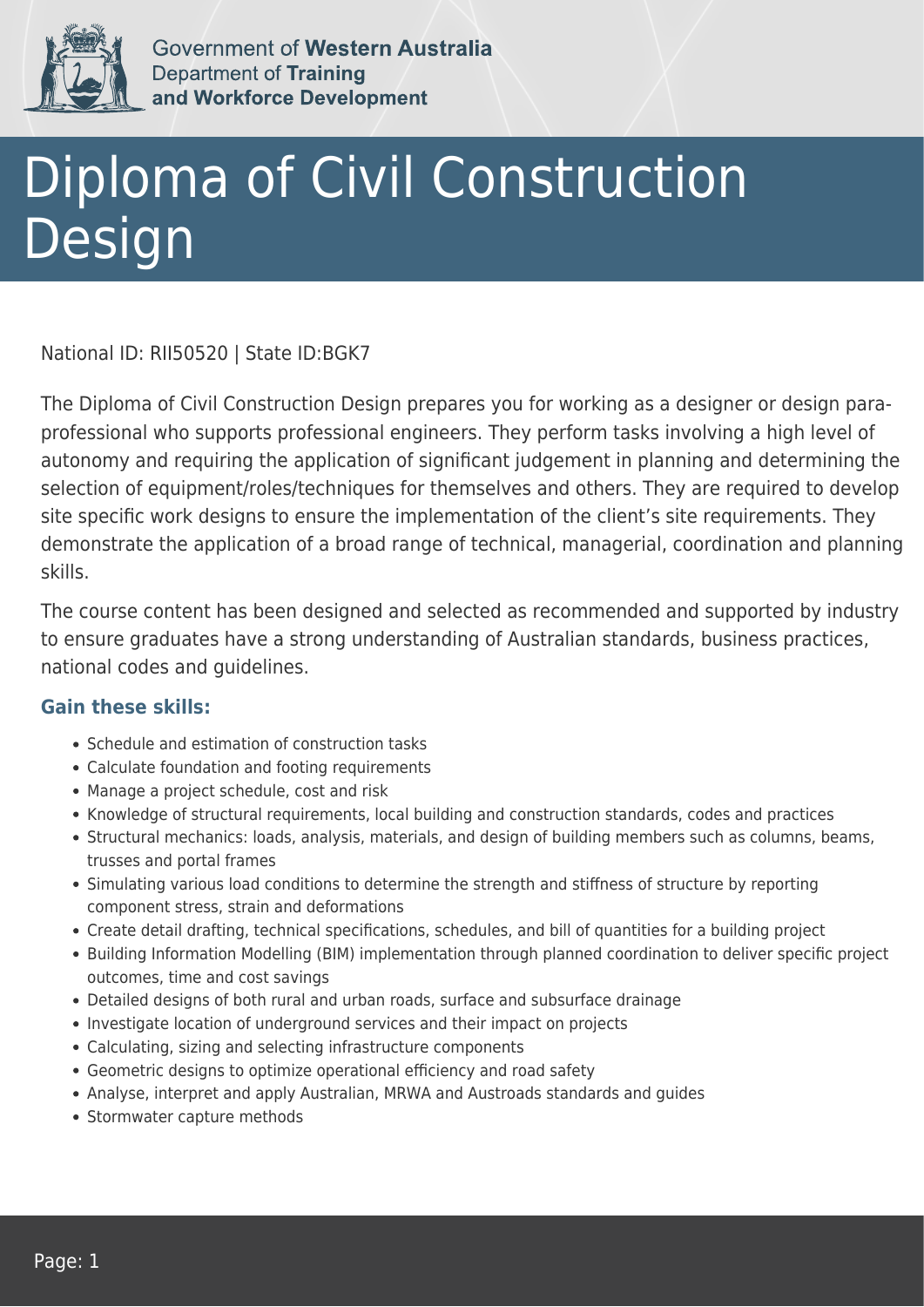

Government of Western Australia Department of Training and Workforce Development

## Your qualification prepares you for roles such as:

Civil Engineering Draftsperson and Civil Engineering Technician

Further Study Option(s)

Advanced Diploma of Civil Construction Design

[Apply now](https://tasonline.tafe.wa.edu.au/Default.aspx)